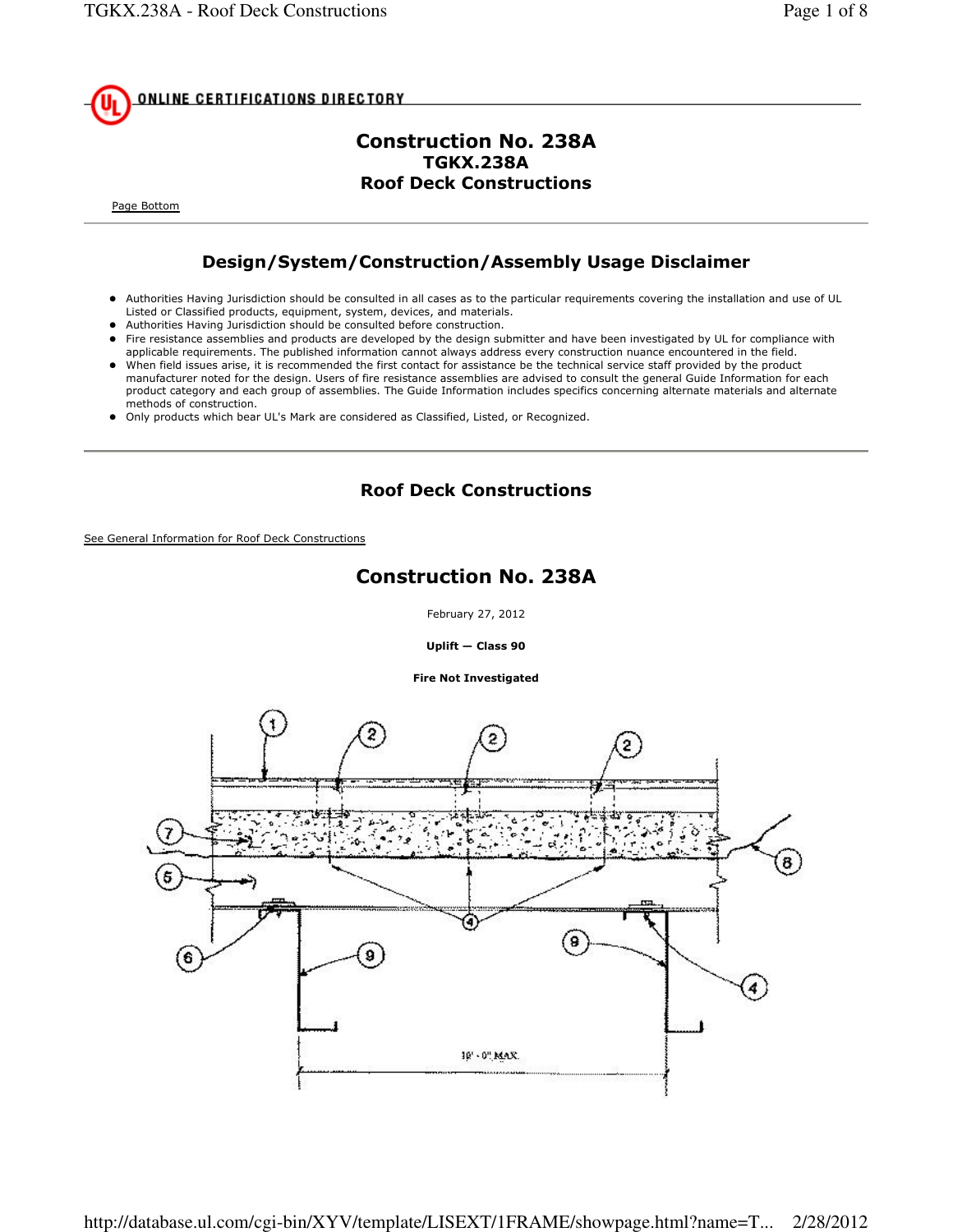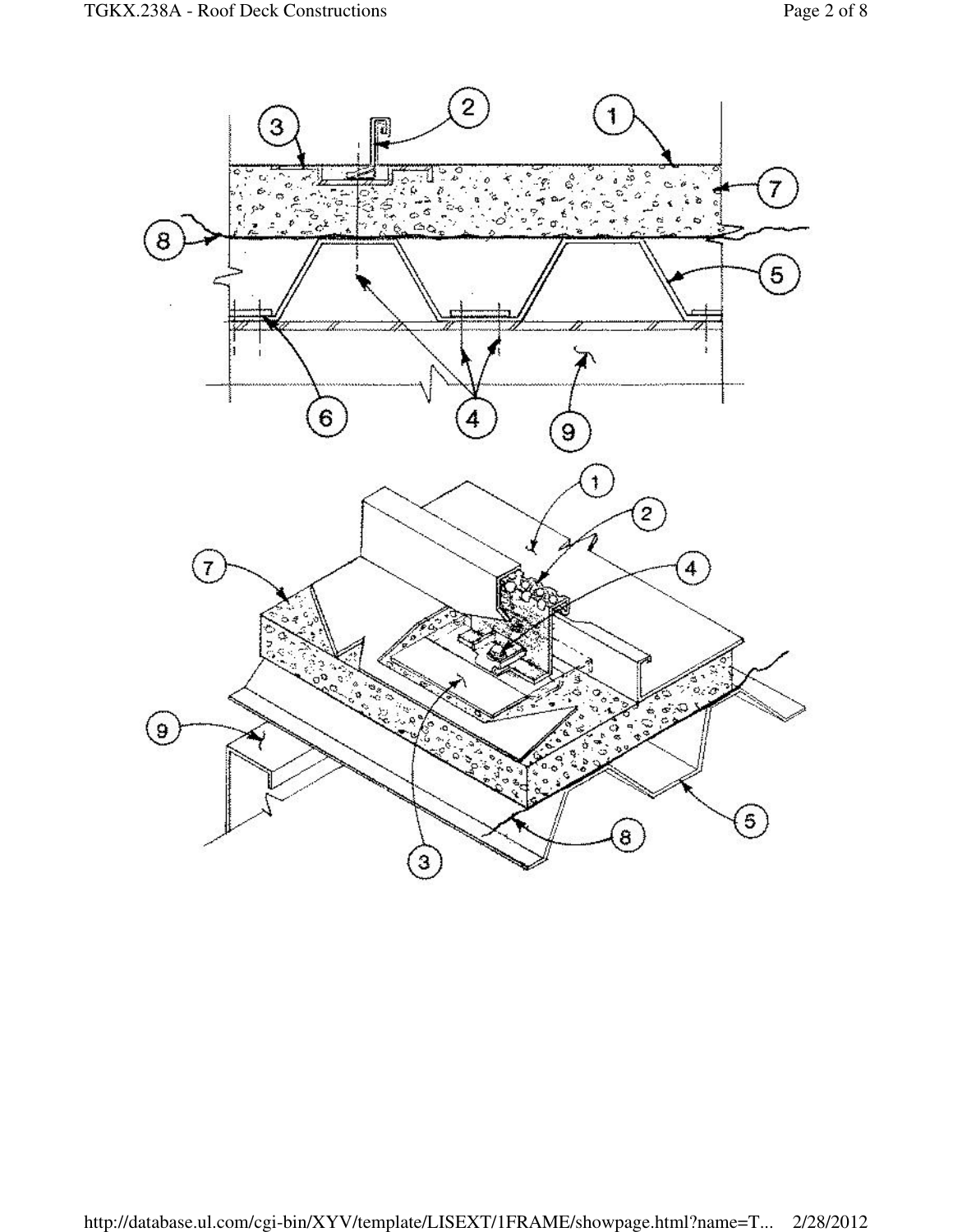

1. Metal Roof Deck Panels\* — No. 24 MSG min coated steel. Panels 16 in. wide, 2 in. high at side ribs. Panels continuous over two or more spans. End laps to occur near panel clip locations and to include end lap back-up plate (Item 2A). Ends of panels overlapped 6 in. Side laps to be tightened and crimped with a special motorized crimping machine at a maximum 45 degree angle unless indicated in the individual panels in this item. Crimping process to include tabs of panel clips (Item 2). A bead of sealing compound may be used at panel end laps and side joints.

A-1 METAL ROOF SYSTEMS (View Classification) — "MPSS-2"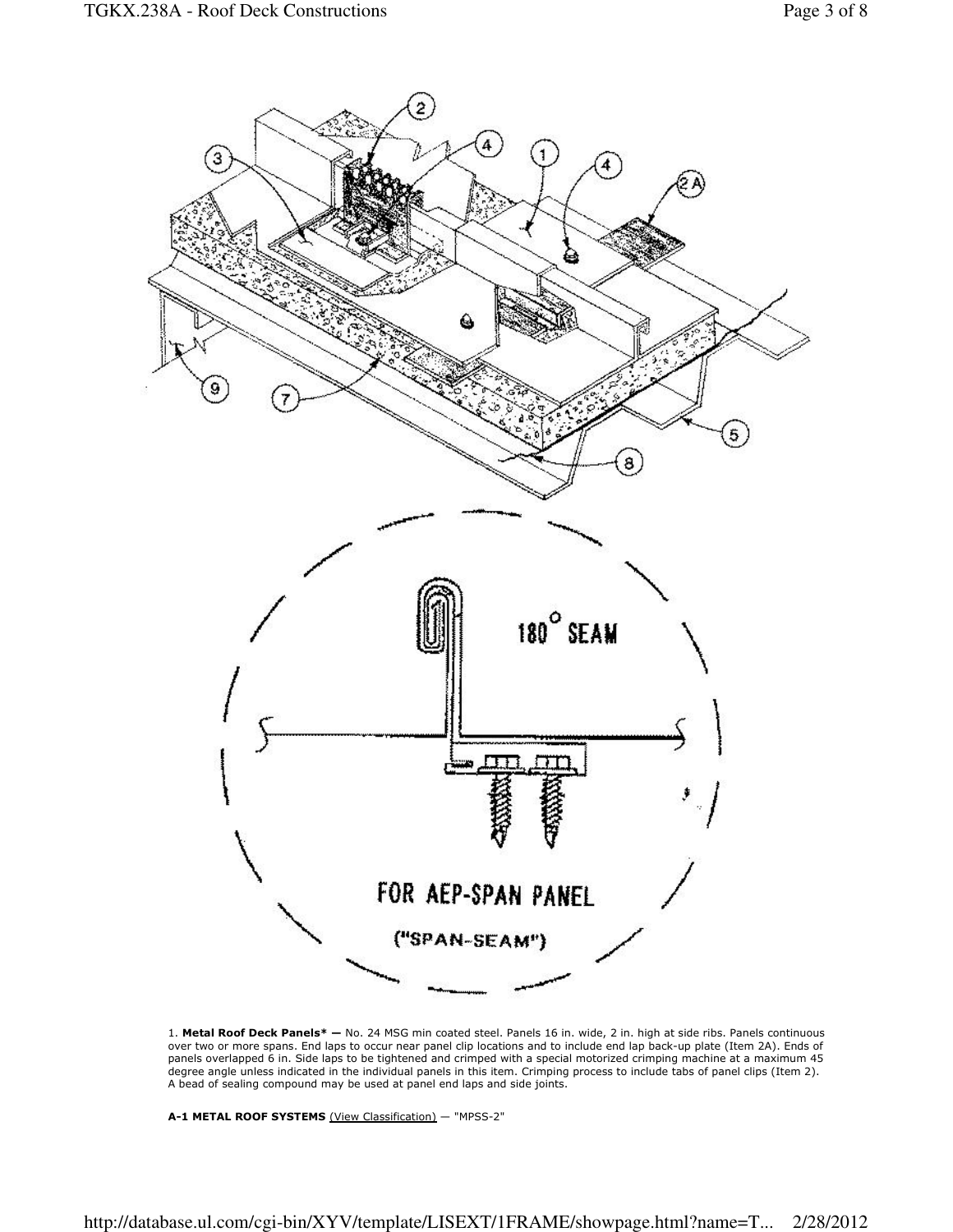A-LERT ROOF SYSTEMS (View Classification) — "A-Lert Loc"

AEP SPAN, DIV OF ASC PROFILES (View Classification) - "Span-Lok" or "Span-Lok HP" (90° Seam) or "SpanSeam" (180° Seam)

ADVANCED ROOFING TECHNOLOGY INC (View Classification) - "ARTK 12" and "ARTK 16"

ALLWINE ROOFING & CONSTRUCTION INC (View Classification) - "A2-16", "A2-16 Fluted" and "A2-16 with Clip Offset"

AMERICAN BUILDINGS CO (View Classification) - "Loc-Seam," (90° Seam) "Loc-Seam 360" (180° Seam)

ARCHITECTURAL METAL SOLUTIONS (View Classification) — "Armor-Lock"

ARCHITECTURAL METAL WORKS (View Classification) — "S 2500"

ARCHITECTURAL BUILDING COMPONENTS INC (View Classification) — "JSM 200"

BAKER ROOFING INC (View Classification) - "2 in. Mechanical Seamed"

BUTLER MANUFACTURING, DIV OF

BLUESCOPE BUILDINGS NORTH AMERICA INC (View Classification) - "VSRII"

C & C ROOFING INC (View Classification) — "Series 2500"

CENTURION INDUSTRIES INC, DBA TFC

CANOPY (View Classification) — "Centurion 1624M"

CONSTRUCTION METAL PRODUCTS INC (View Classification) — "CMP Series 2500"

CUSTOM-BILT METALS (View Classification) — "CB-2000"

DREXEL METALS INC (View Classification) — "DMC 200S"

DURO-LAST INC (View Classification) — "EM 200S"

## EAST TEXAS ARCHITECTURAL SHEETMETAL L

L C, DBA ETAS INC (View Classification) - "2" SPANLOCK"

ENGLERT INC (View Classification) — "Series 2500"

FABRAL INC (View Classification) - "PowerSeam"

J M METALS ROOFING MFRS (View Classification) — "JM 2.0"

KNUDSON MFG INC (View Classification) — "ULTRALOK"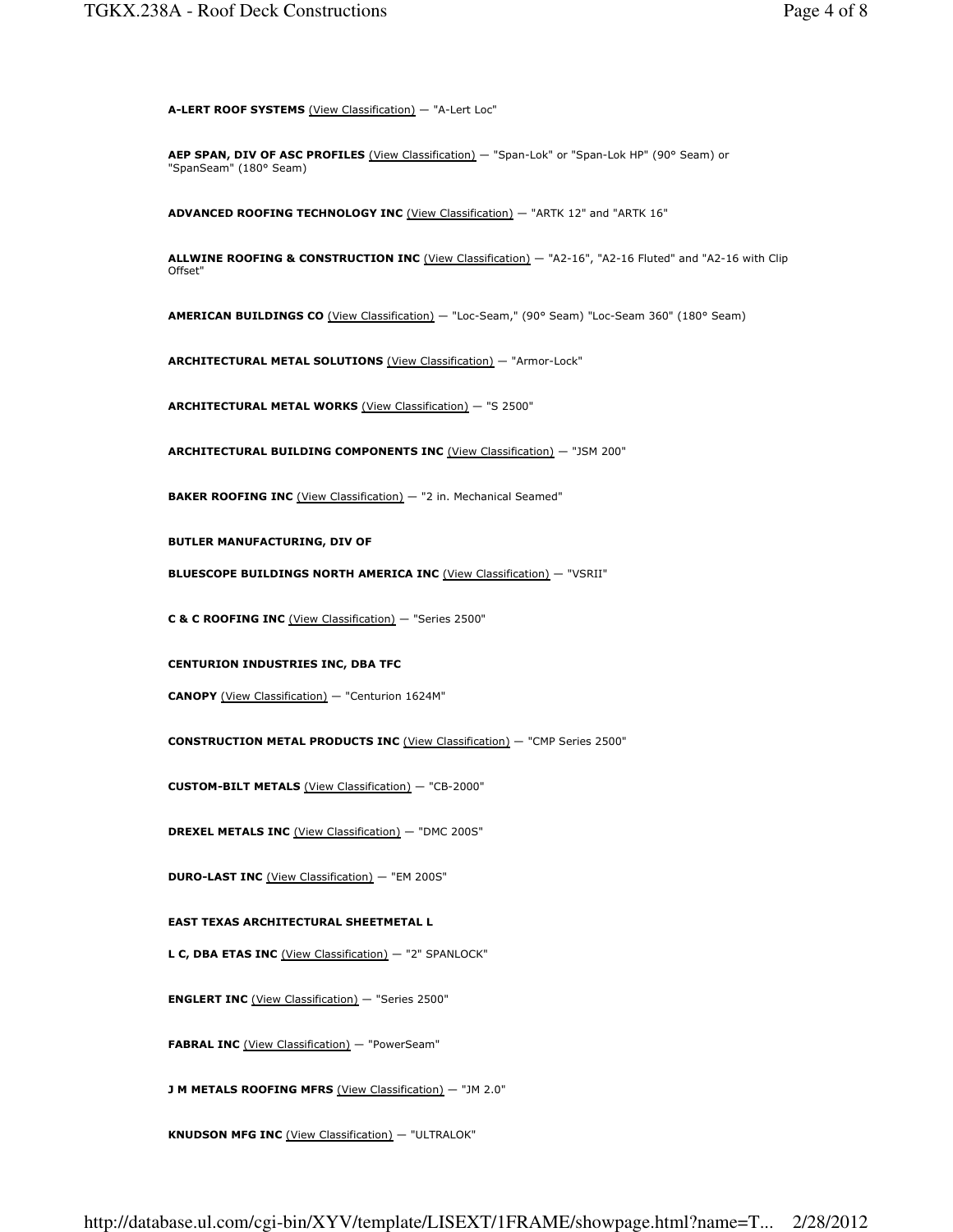METAL-FAB MFG LLC (View Classification) — "Met-Fab III"

METAL PANEL SYSTEMS INC (View Classification) - "MP-200" or "UC6"

METAL ROOFING SYSTEMS INC (View Classification) - "MRS System 2500"

METAL SALES MFG CORP (View Classification) - T-Span or "T-Span 180" (180° Seam)

MORIN CORP (View Classification) — "SLR-12", "SLR-14", "SLR-16" (90° or 180° Seam)

NEW TECH MACHINERY CORP (View Classification) — "SS210A"

NORTH COAST COMMERCIAL ROOFING SYSTEM

OF PA INC (View Classification) - "Series 2500"

NUCOR BUILDING SYSTEMS, DIV OF NUCOR

CORP (View Classification) — VR16 II "Vise Lock" or VR16II "Vise Lock 360".

PETERSEN DEAN COMMERCIAL INC (View Classification) - "2" Double Lock"

PITTMAN WALLER ROOFING CO INC (View Classification) - "US-200"

PMRS (View Classification) - "200MS"

PREMIUM PANELS INC (View Classification) - "Premium Lock 210A" or "P.L. 210A"

RIFFE METALS L L C (View Classification) - "Megaloc 2.0"

ROL-TEC SYSTEMS INC (View Classification) - "ULTRALOK"

ROOFMASTERS ROOFING & SHEET METAL

CO INC (View Classification) — "Loc Master"

SAN ANTONIO QUALITY METALS (View Classification) — "ML-200"

SHEFFIELD METALS INTERNATIONAL (View Classification) — "SMI 2" A Mechanical Seam"

SPANN ROOFING & SHEET METAL INC (View Classification) - "Spann Series 2500"

STEELOX SYSTEMS L L C (View Classification) — "Steelox LRX 262", "Steelox LRX 264", "Steelox PRX 262" or "Steelox PRX 264" (Fabricated from either coated or stainless steel)

## STREAMLINE ROOFING & CONSTRUCTION

INC (View Classification) — "200MS"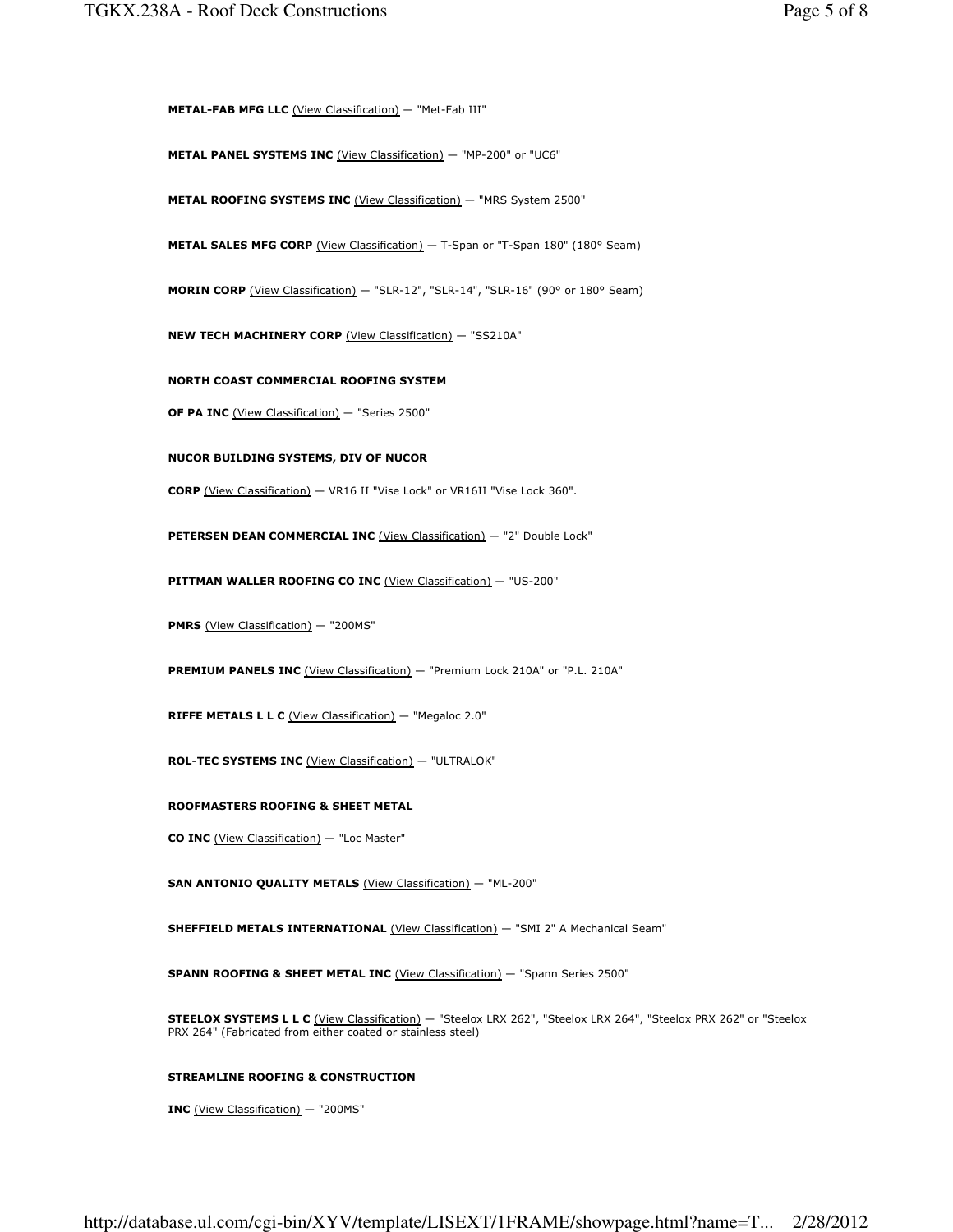SUPERIOR METAL SYSTEMS INC (View Classification) — "SMS 416"

TAYLOR METAL INC (View Classification) - "Mechanical Seam 200"

THE BRYER CO (View Classification) - "TBC-SUPERSEAM"

UNION CORRUGATING CO (View Classification) — "ML200"

U S METALS L L C (View Classification) — "US-210A"

VARCO PRUDEN BUILDINGS, DIV OF

BLUESCOPE BUILDINGS NORTH AMERICA INC (View Classification) - "SLR II"

ZIMMERMAN METALS INC (View Classification) — "SS2000"

2. Roof Deck Fasteners\* (Panel Clips) — Two part assembly: Base, 1 in. wide approximately 1-1/4 in. long with upper segment folded over lower end of tab. Fabricated from 0.050 in. thick coated or stainless steel. Upper tab 3 in. wide, maximum tab height 3-1/2 in. with lower end formed to engage base. Fabricated from 0.023 in. thick coated or stainless steel. Clips spaced 30 in. OC.

ARCHITECTURAL BUILDING COMPONENTS INC (View Classification) — "JSM 200 Utility"

BUILDING PRODUCTS DEVELOPMENT INC (View Classification) - "NC3300", "NCF-3300", "NCF-3300-SS" Series Clip

**STEELOX SYSTEMS L L C** (View Classification) - "CF Sliding Clip"

2A. Roof Deck Fasteners\* (End Lap Back-Up Plate) — No. 18 MSG min gauge coated steel. Max length 48 in., width 6-1/2 in.

STEELOX SYSTEMS L L C (View Classification) - "Backing Plate"

2B. Roof Deck Fasteners\* (Panel Clips) — (Not Shown) — Two part assembly. A base fabricated from No. 16 MSG min thick coated steel and a tab fabricated from No. 22 MSG min thick coated steel. Clips spaced 30 in. OC maximum. Clips fastened to liner panel (Item 5). Two screws used per clip. (See Item 4 for description of screws).

As an alternate the following described clip may be used: Two part assembly consisting of a base with a vertical leg 5 in. long and either 2 in. or 3 in. high and a tapered upper tab maximum 3 in. long formed to interlock with the base. Base fabricated from No. 18 MSC coated steel and to have two 1/4 in. guide holes. Upper tab fabricated from No. 24 MSC coated steel.

AEP SPAN, DIV OF ASC PROFILES (View Classification) - "SL-2.5 in. Standard Clip", "SL-2 in. Profile Clip"

### BUTLER MANUFACTURING, DIV OF

BLUESCOPE BUILDINGS NORTH AMERICA INC (View Classification) - "VSR11 2.5 Clip"

FABRAL INC (View Classification) — "AMP-Loc Low Floating", "AMP-Loc High Floating", "Prestige Low Floating", "Prestige High Floating"

### VARCO PRUDEN BUILDINGS, DIV OF

BLUESCOPE BUILDINGS NORTH AMERICA INC (View Classification) - "SLR11 2.5 Clip"

2C. Roof Deck Fasteners\* (Back-Up Plates) — (Not Shown) — Used with AEP-Span "SL-216" panels. No. 16 MSG coated steel length 10-1/2 in., width 15-3/4 in. slipped under lower panel at end-lap. Panels fastened together at end-lap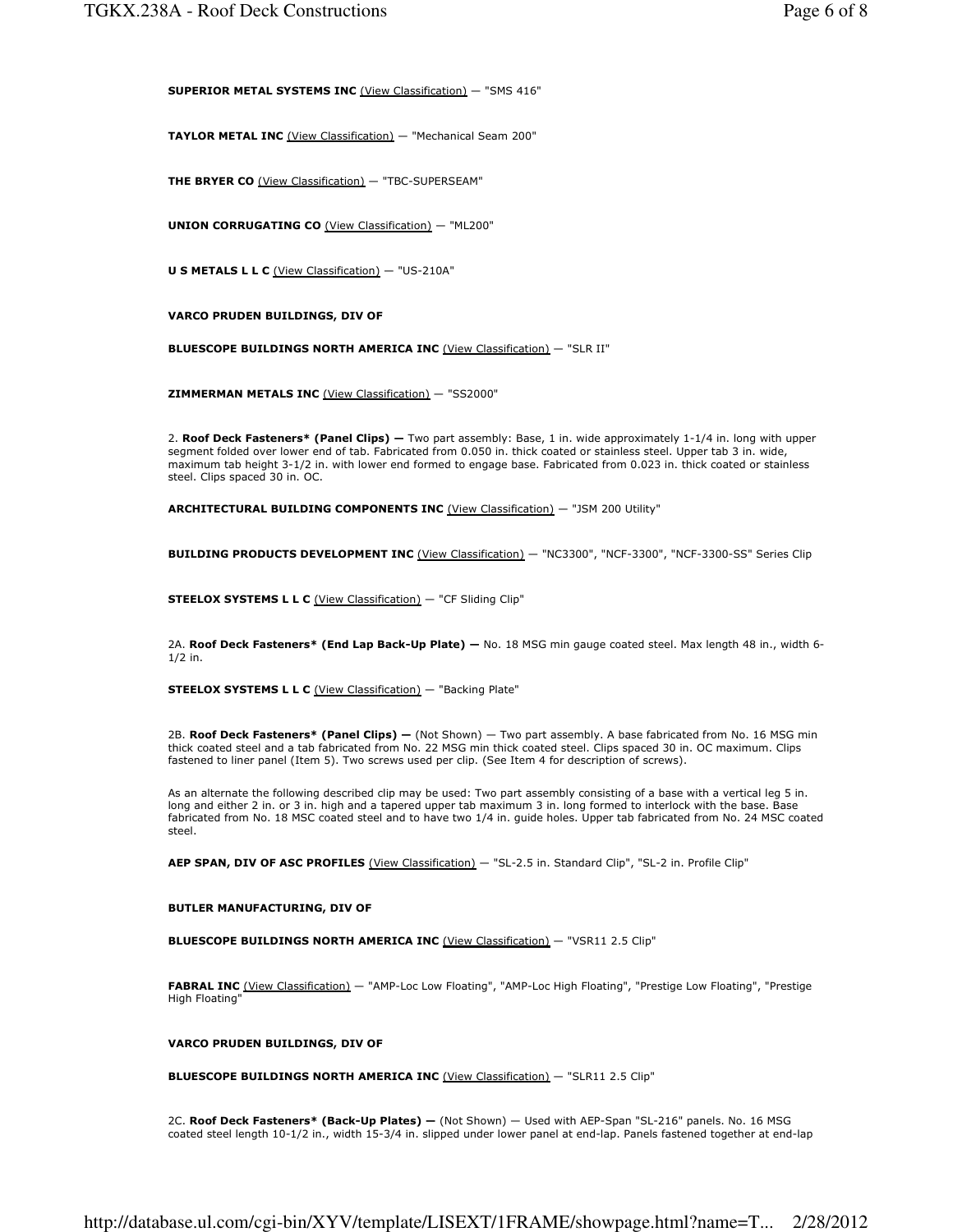using four No. 1/4 - 14 by 1-1/8 in. long self-drilling self-tapping, hex-washer-head, plated steel screws with a 5/8 OD steel washer and a sealing washer. Screws spaced 4 in. OC beginning 2 in. from ribs.

AEP SPAN, DIV OF ASC PROFILES (View Classification) - "SL-216 End-Lap Back-Up Plate"

2D. Roof Deck Fasteners\* (Panel Clip) - (Not Shown) - Two part assembly; A base fabricated from No. 16 MSG min coated steel and an upper tab fabricated from No. 22 MSG min coated steel. Clips fastened to purlins using two fasteners per clip. See Item No. 4 for description of fasteners.

METAL SALES MFG CORP (View Classification) — "T-Span Clip"

2E Roof Deck Fasteners\* - (Panel Clips) (Not Shown) - No. 22 MSG min coated steel. Clips located at panel sides. Guide Holes in bottom clip to accommodate two screw fasteners (Item 4).

FABRAL INC (View Classification) — "AMP-Loc Low Fixed", "AMP-Loc High Fixed".

2F. Roof Deck Fasteners (Panel Clips) — (Not Shown) — No. 24 MSG min gauge coated steel with a separately formed base fabricated of No. 18 MSG min gauge coated steel. One clip to be used per panel at each purlin.

AMERICAN BUILDINGS CO (View Classification) - "LSBC-1", "Loc-Seam MD Clip" or "Loc-Seam Expansion Clip"

#### NUCOR BUILDING SYSTEMS, DIV OF NUCOR

CORP (View Classification) — "NBS VR16 II BC", "NBS VR16 II Sliding " or "NBS VR16 II MD".

SUPERIOR METAL SYSTEMS INC (View Classification) — SMS-24SSC

3. Roof Deck Fastener\* (Bearing Clip) — No. 18 MSG min gauge coated steel; 3 in. wide by 3-1/4 in. long with 3/8 in. legs. Used under Panel Clips (Item 2, 2D, 2E and 2F) over purlins and rigid insulation. Three 1/4 in. dia guide holes located in base.

STEELOX SYSTEMS L L C (View Classification) — "Bearing Clip"

3A. Roof Deck Fasteners\* (Bearing Plate) - (Not Shown) - No. 24 MSG min gauge coated steel. 4-5/8 in. wide, 6 in. long used under each panel clip (Item 2B).

AEP SPAN, DIV OF ASC PROFILES (View Classification) - "SL Bearing Plate"

4. Fasteners (Screws) - Fasteners used to attach panel clips (Item No. 2) to the liner panels (Item No. 5) to be No. 11 by min 3-3/4 in. long self-drilling, plated steel flat Phillips head screws. One screw used for each panel clip. Fasteners used to be No. 12-14 by 1-1/4 in. self-drilling, self-tapping, hex-head, plated steel screws with a separate 5/8 in. diameter steel washer and a neoprene sealing washer. Two fasteners to be used at each support with fasteners located in every valley. Fasteners used at liner panel side laps to be the same type as liner panel screws and spaced 20 in. OC. Fasteners used at metal roof deck panel end laps to be 1/4-10 by 1 in. long self-drilling, self-tapping, hex-head, plated steel screws with 1/2 in. OD metal backed sealing washers. Spacing to be in a 1, 3, 3-1/2, 3-1/2, 2, 1 in. pattern.

5. Liner Panel - The liner panel to be min 1-1/2 in. deep Type A, B, F, or N Deck fabricated from No. 22 MSG min gauge steel. Yield strength to be min 33,000 psi. Liner panel to be fastened to supports with screws indicated under Item 4 or with welds and weld washers of type indicated by manufacturer of liner panel. Welds to be located in every valley.

6. Fastener Reinforcement (Bearing Plate) — The reinforcements used with the screws attaching the liner panels to the purlins to be 0.125 in. thick and to have an area of approximately 2 sq/in.

7. Foamed Plastic (Rigid Insulation) - Supplied in 4 ft wide sheets. Min thickness to be 1 in. Density to be min of 2.0 lb/cu ft or see products Classified under TJBX.

8. Vapor Barrier  $-$  Used between the liner panel and the foamed plastic to be a 6 mil plastic sheeting.

9. Purlins - No. 12 MSG min gauge steel (min yield strength 40,000 psi) or min Type H Open web joists.

Refer to General Information, Roof Deck Construction, (Roofing Materials and Systems Directory) for Items not evaluated.

\*Bearing the UL Classification Mark